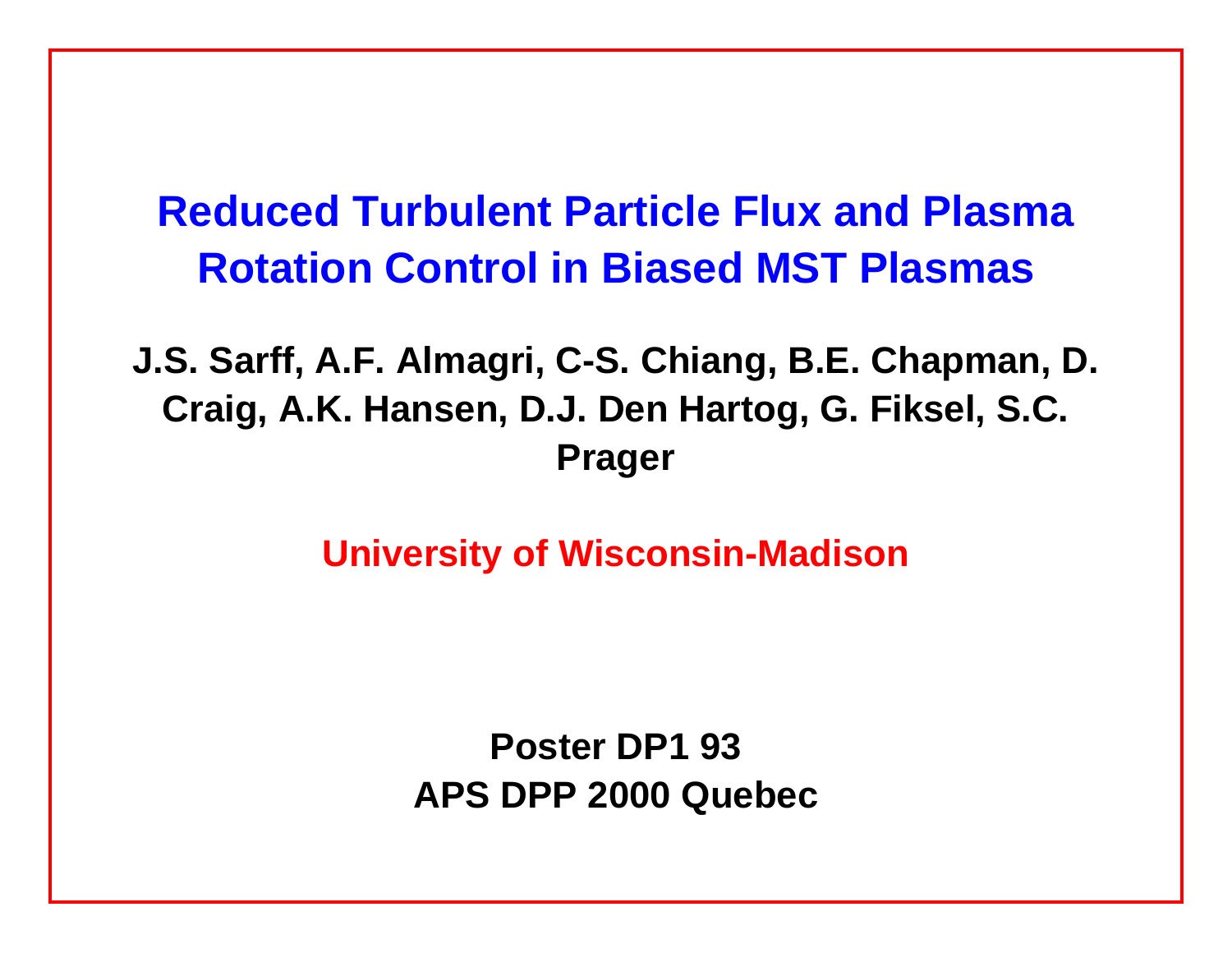### **ABSTRACT**

Two topics associated with edge biased plasmas in MST are presented. The first relates to understanding an increase in the particle confinement with biasing. New Langmuir probe edge measurements reveal a large reduction in the turbulent particle flux, despite an increase in density fluctuations. A transportreducing phase shift between the density and potential fluctuations plus a decrease in the mean wave number are responsible. These turbulence decorrelation features suggest that biasing induces flow-shear in the edge, but the change in the flow is large throughout the plasma, not concentrated in the edge. This global perturbation to the flow profile proves a useful tool in understanding momentum transport in MST, this poster's second topic. For example, the momentum profile rapidly flattens in a sawtooth crash. In biased plasmas, instead of slowing down at the crash, the core speeds up to match the bias-induced edge flow, evidencing robust profile flattening and supporting the explanation of nonlinear torques as the cause of the fast momentum transport.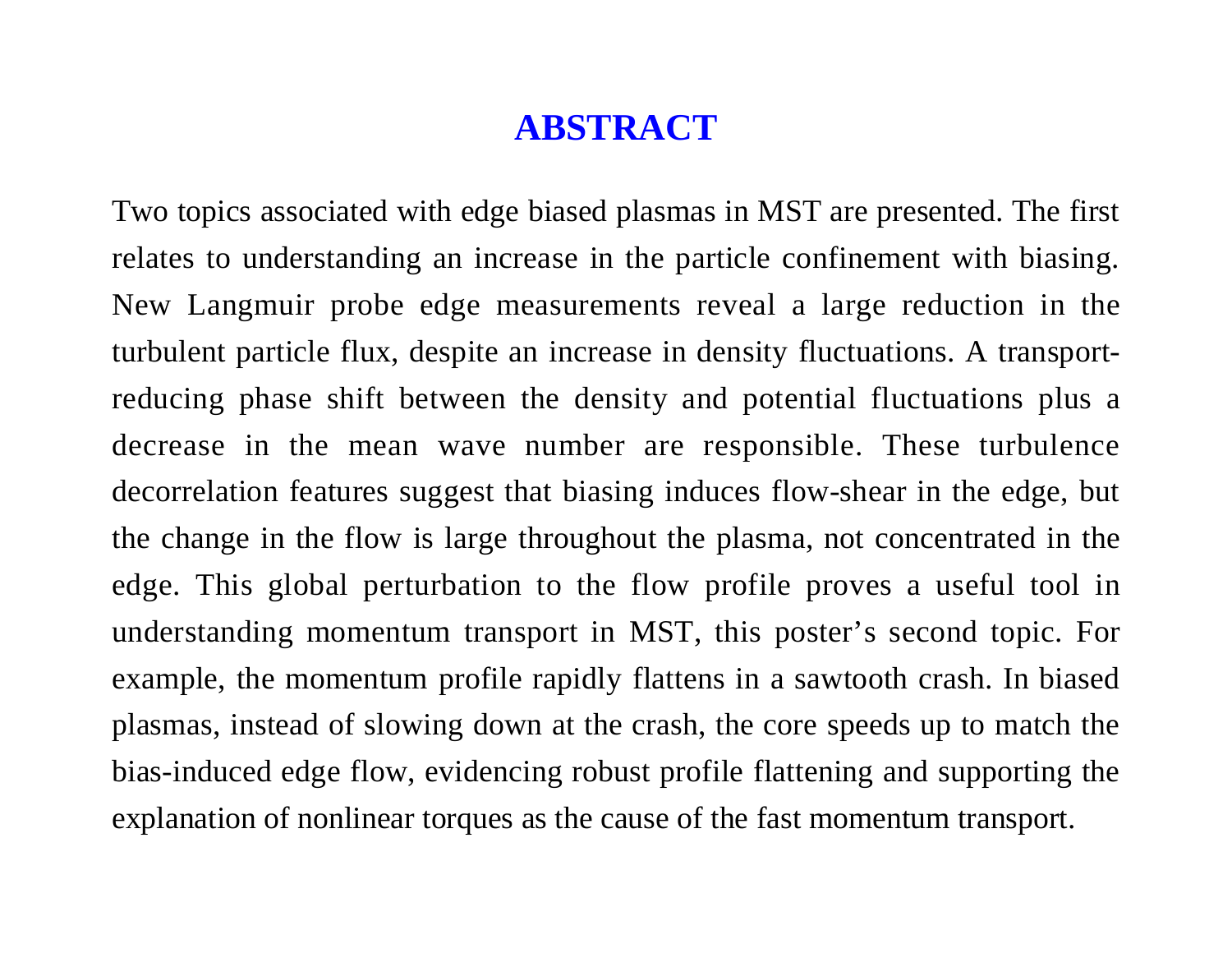# **Biasing in MST: turbulent transport reduction & momentum transport probe.**

#### **Past work has shown**:

- $-$  increased radial electric field and  $\mathbf{E} \times \mathbf{B}$  flow with edge biasing
- reduced potential fluctuations
- global flow profile changes (including larger flow-shear)
- $-$  ~50% increase in particle confinement time

#### **This poster**:

☞ New Langmuir probe measurements find:

- reduction in transverse electric field fluctuations (both ϕ˜ & *k*⊥ reduced)
- density and potential fluctuations become nearly anti-correlated
- decrease in fluctuation induced particle flux throughout edge region

☞ Biasing (and other experiments) reveal momentum transport features:

- (anomalous) viscosity same order as heat & particle diffusivities
- fast edge-core momentum transport from bursty nonlinear  $\tilde{\mathbf{J}}\times\tilde{\mathbf{B}}$  torques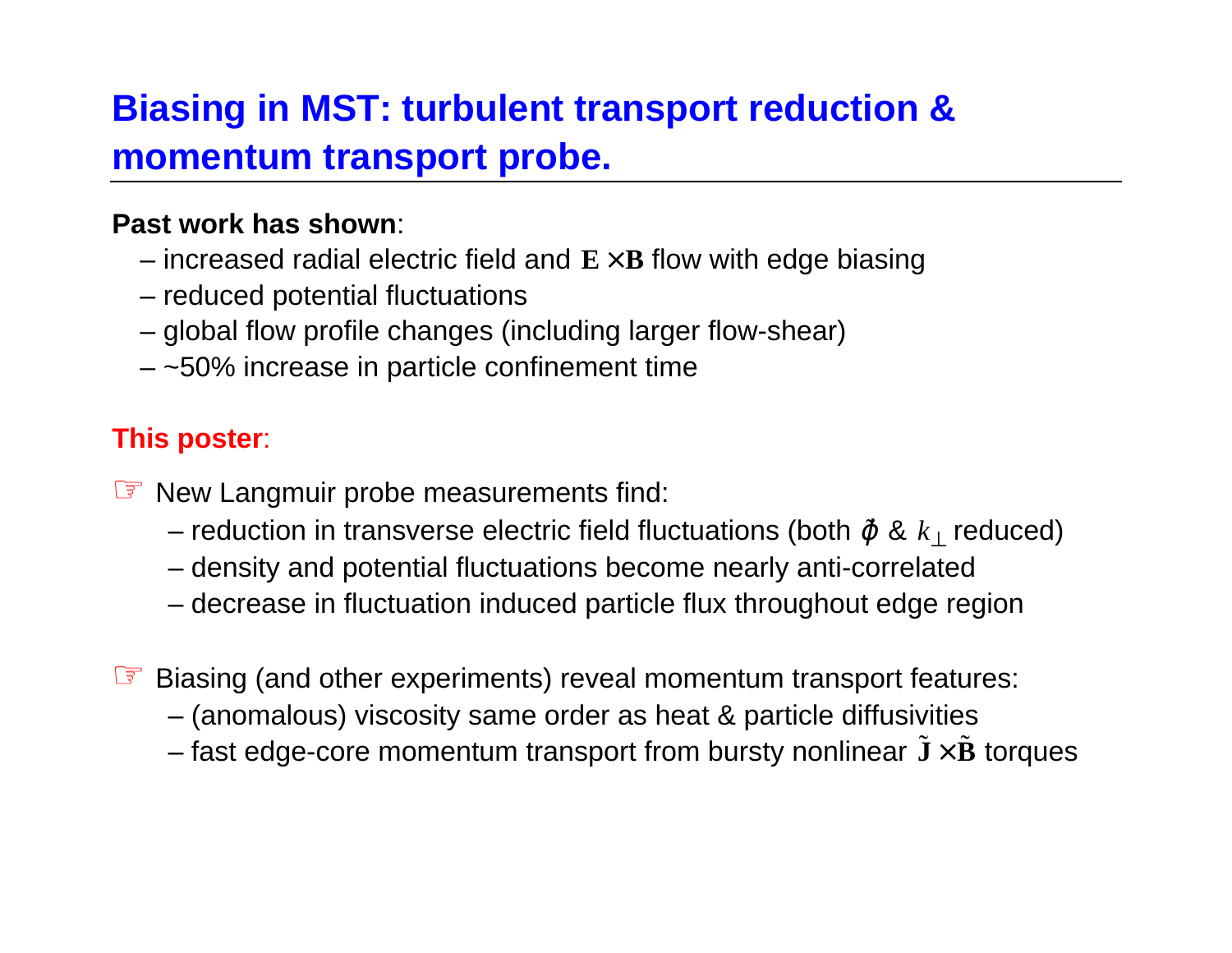# **Bias-induced plasma rotation using electrodes.**

- Two types of bias electrodes used in MST:
	- 1. miniature plasma source (proved improvement of particle confinement with biasing)
	- 2. metal electrodes, molybdenum or carbon (used for turbulence studies in this poster)

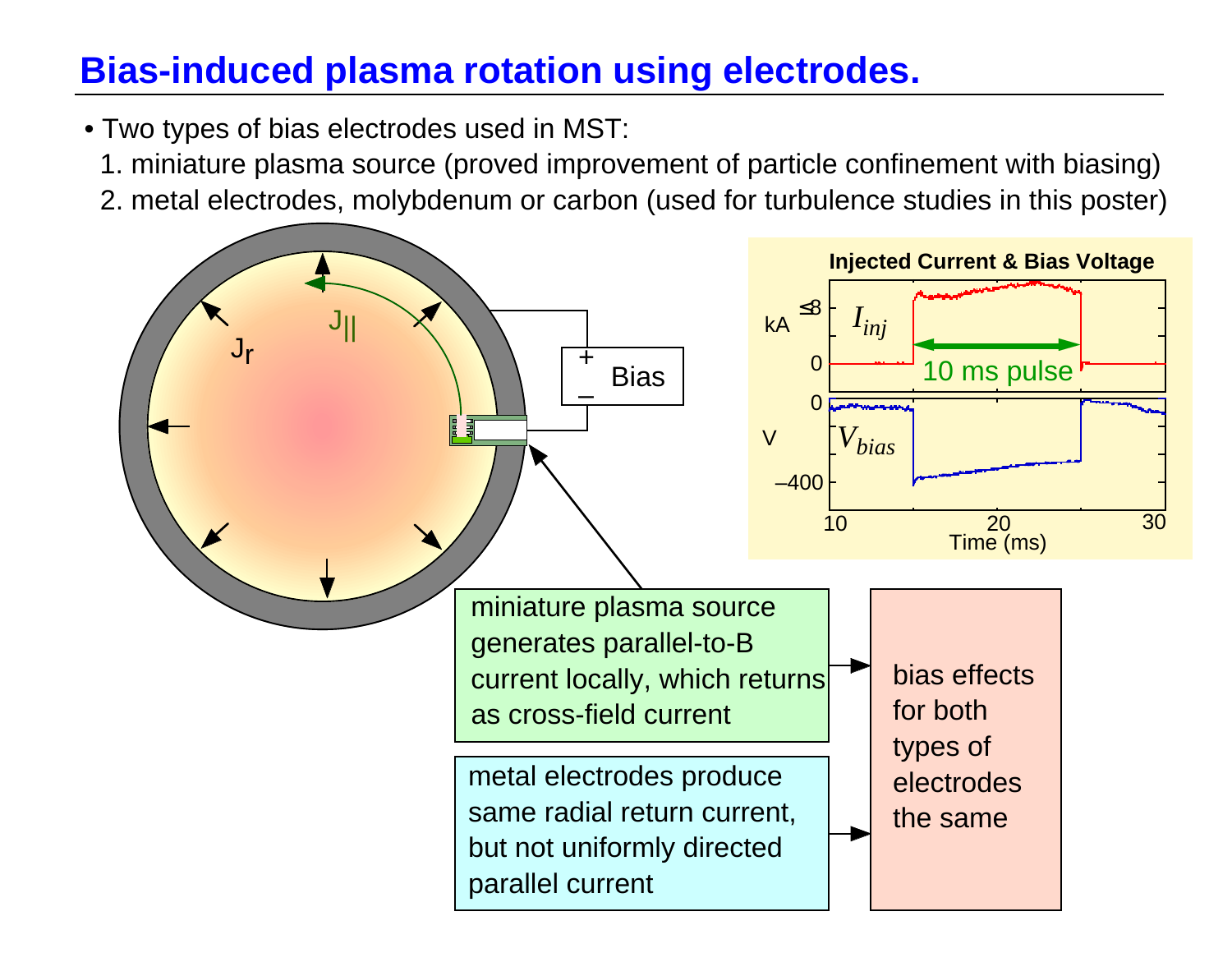# **1. Particle Transport**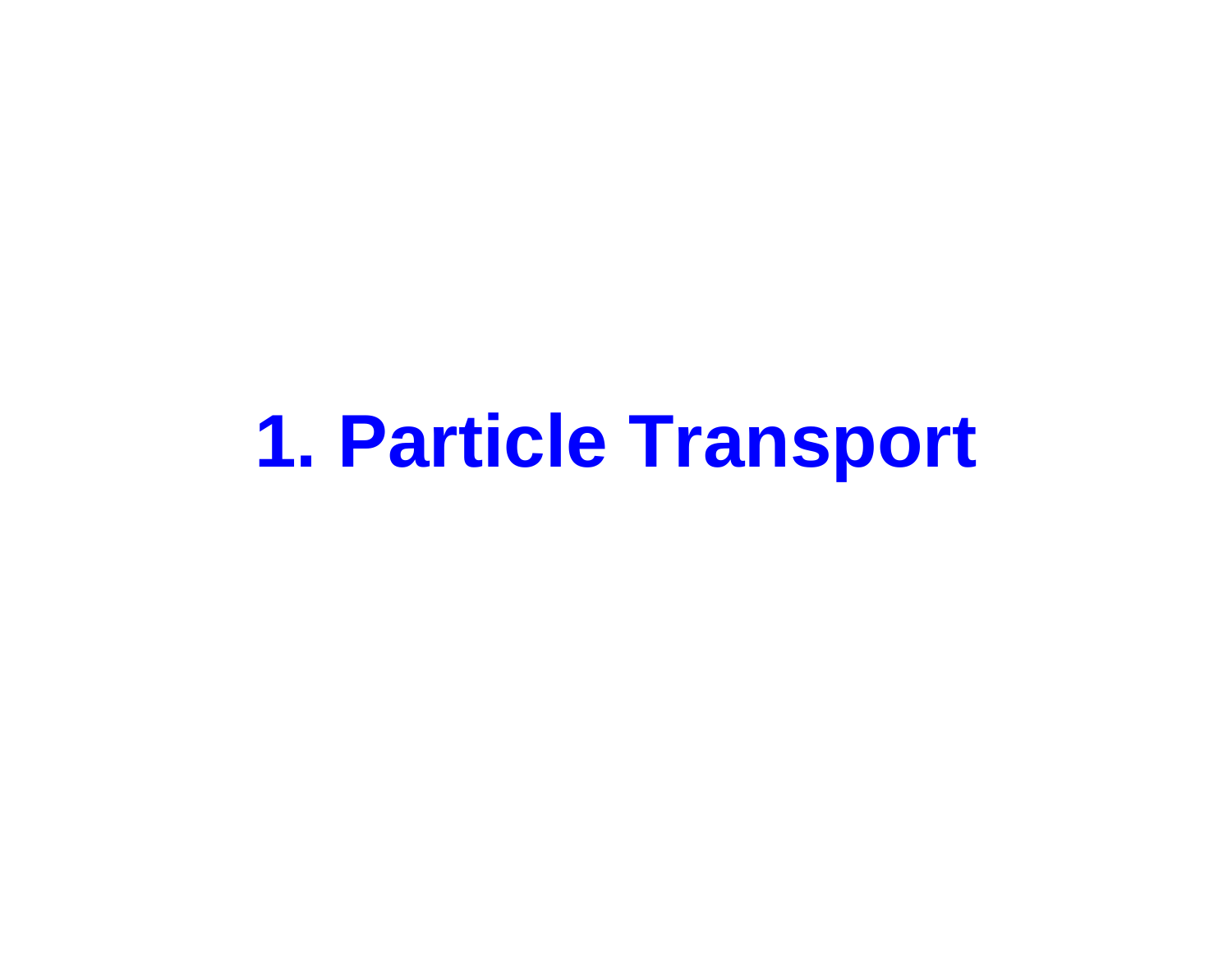### **Biasing increases edge E** × **B flow velocity.**

**• Edge probe potential & density profiles**



**C.-S. Chiang Ph.D. thesis**

**• Large change in flow, modest increase in flow shear**

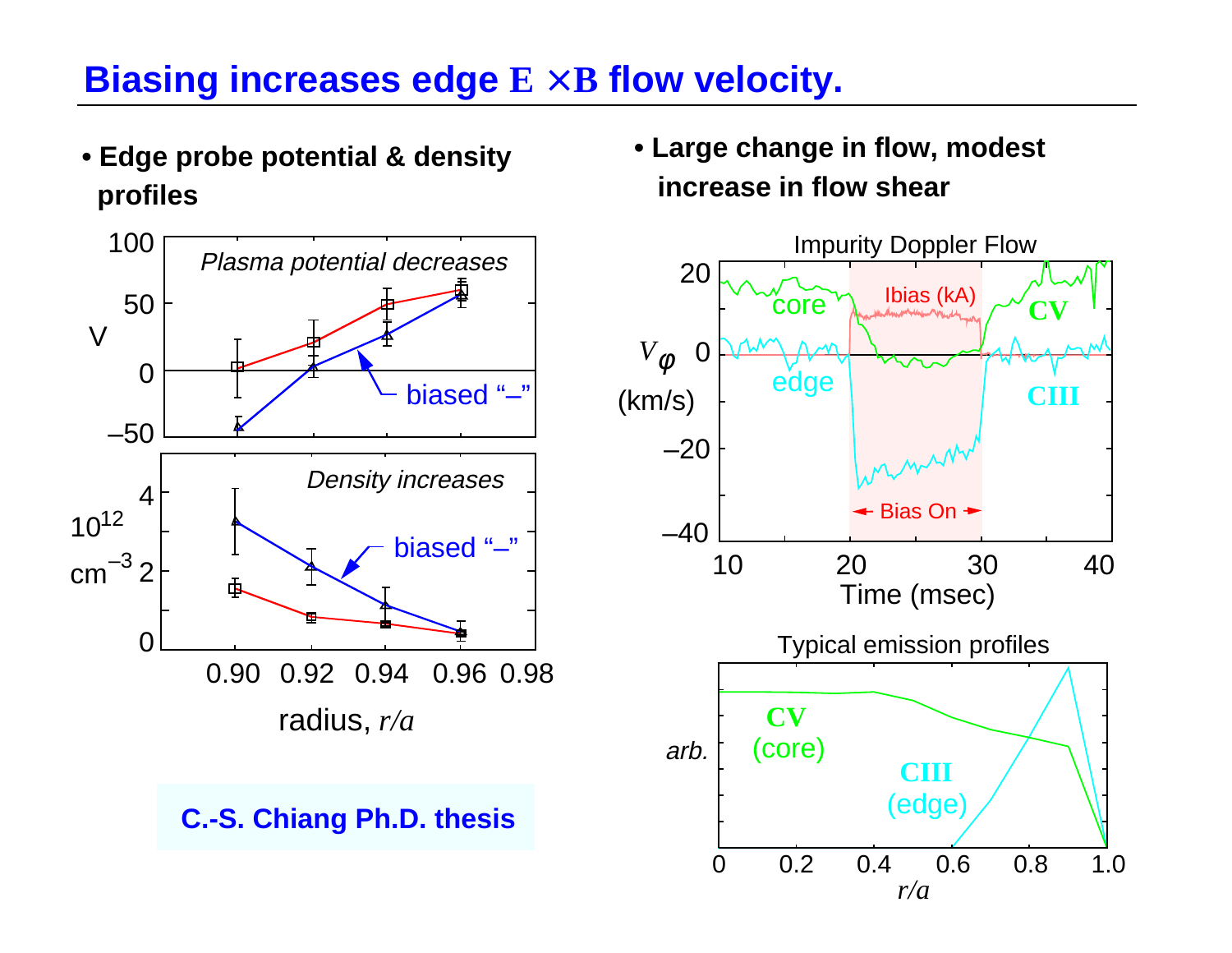# $\textbf{Reduced electric field fluctuations}$  and weaker  $\langle \widetilde{n}\,\widetilde{\varphi}\rangle$  cross**correlation lead to smaller turbulent particle transport.**

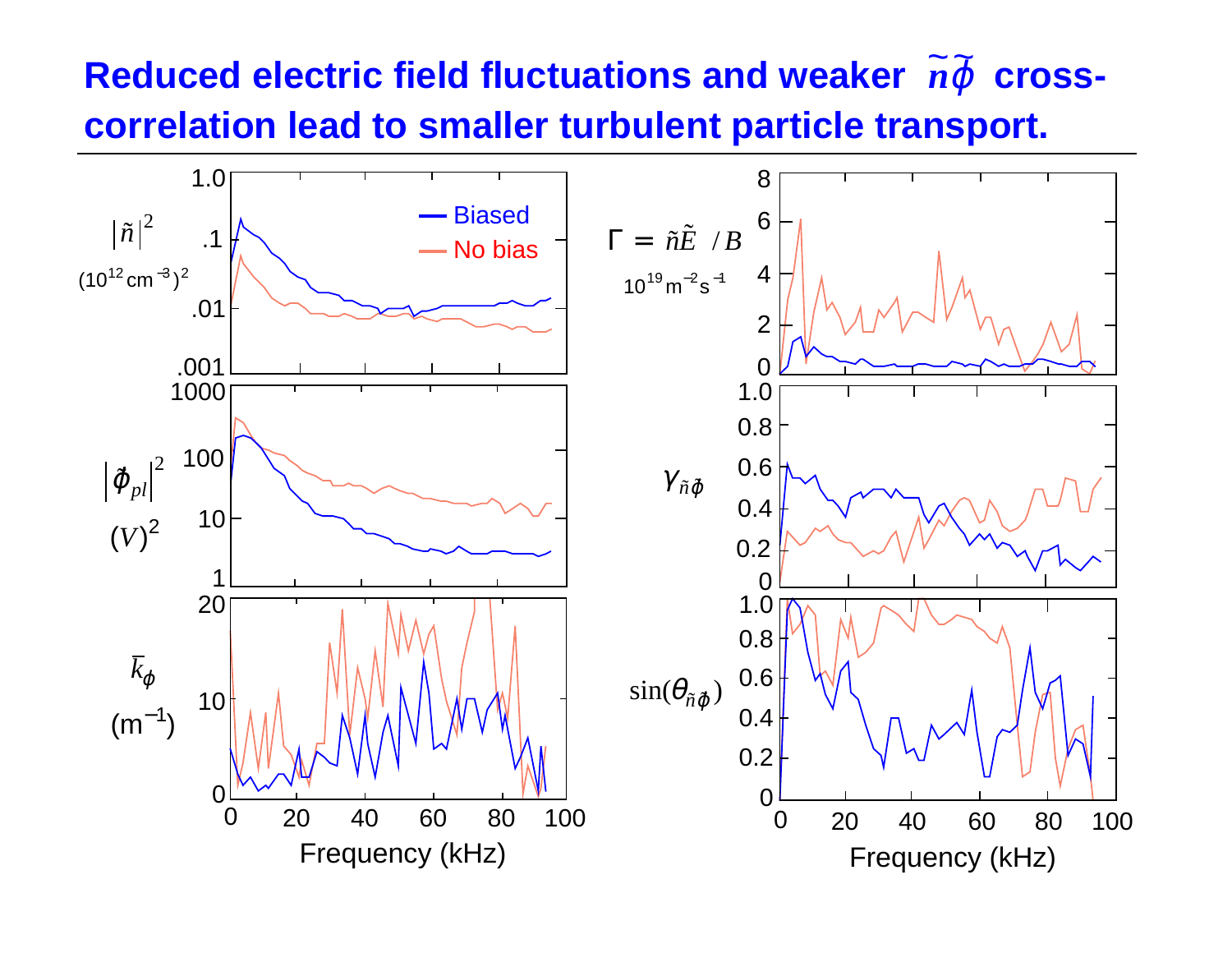### **Turbulent particle flux decreased throughout edge region.**

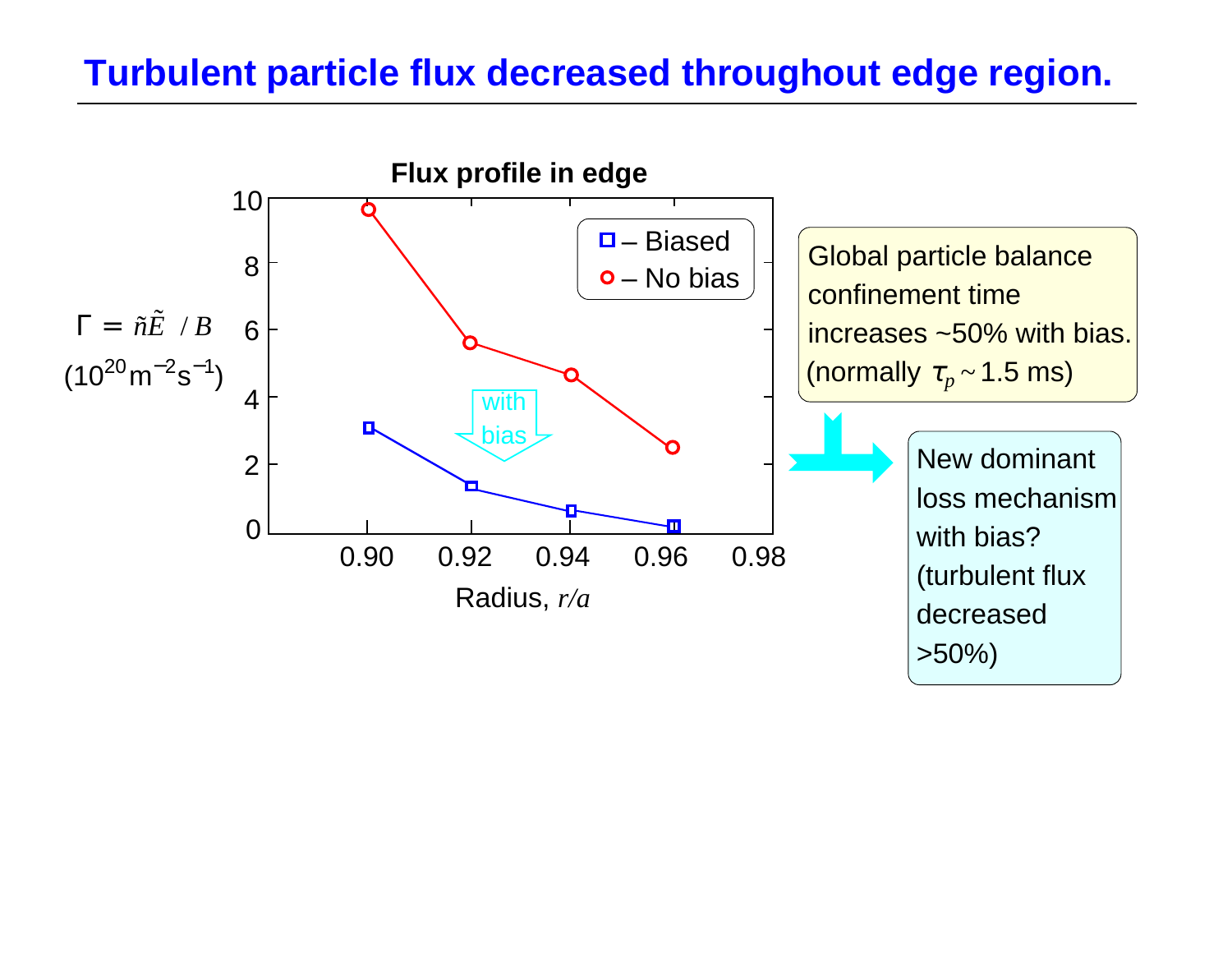# **2. Momentum Transport**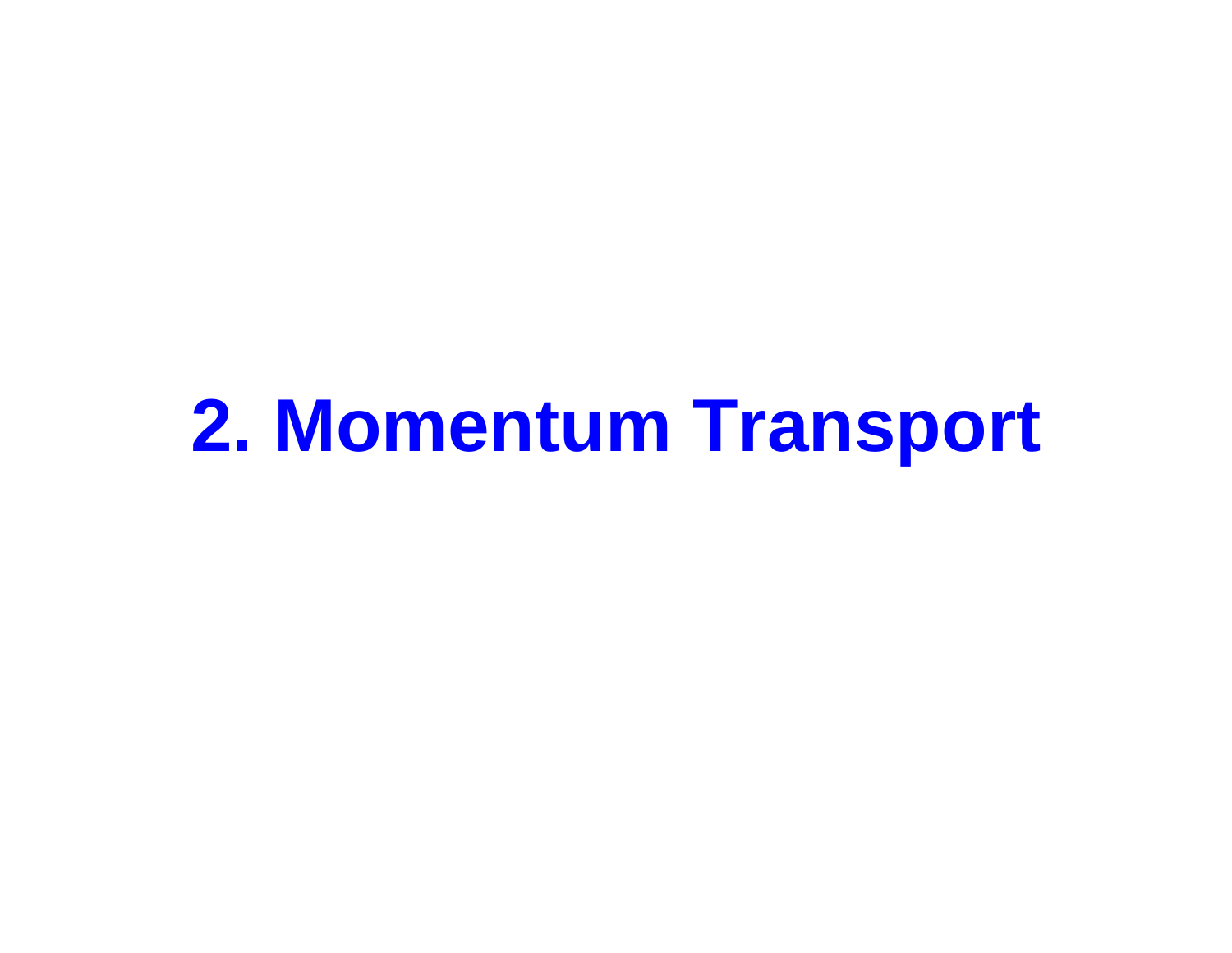# **Viscosity much greater than classical, estimated from flow damping following bias turn-off.**

- $v_\perp$ ~50 m<sup>2</sup>/s (about the same as particle & energy diffusivities)
- Longer damping time in high confinement, low magnetic fluctuation plasmas
- Independent of density (not shown here).

![](_page_9_Figure_4.jpeg)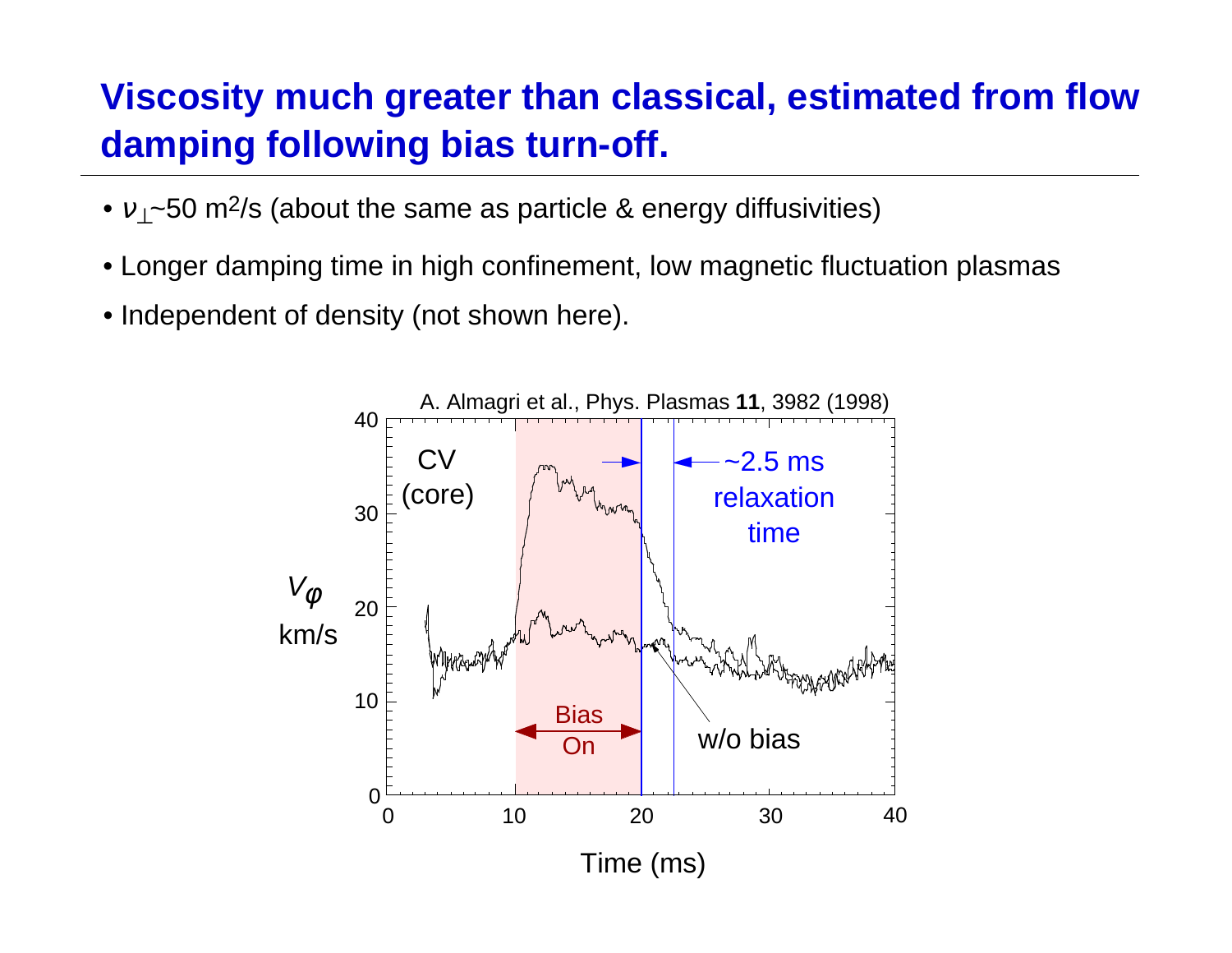# **Plasma flow strongly coupled to tearing mode dynamics.**

• Modes co-rotate with plasma near resonant surface

![](_page_10_Figure_2.jpeg)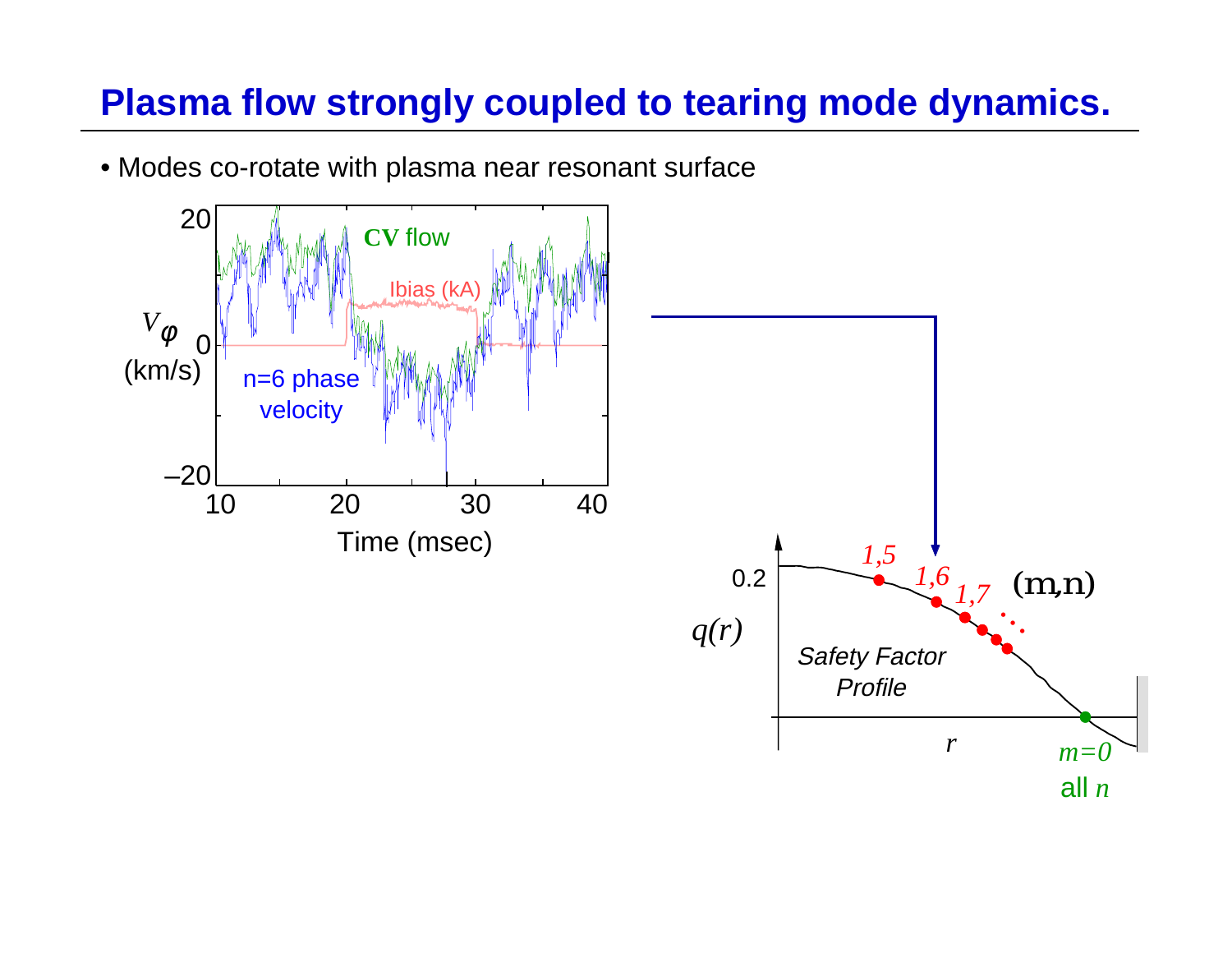### **Core momentum quickly lost in sawtooth crash events**

• Mode amplitudes burst at crash, core flow slows to near zero velocity

![](_page_11_Figure_2.jpeg)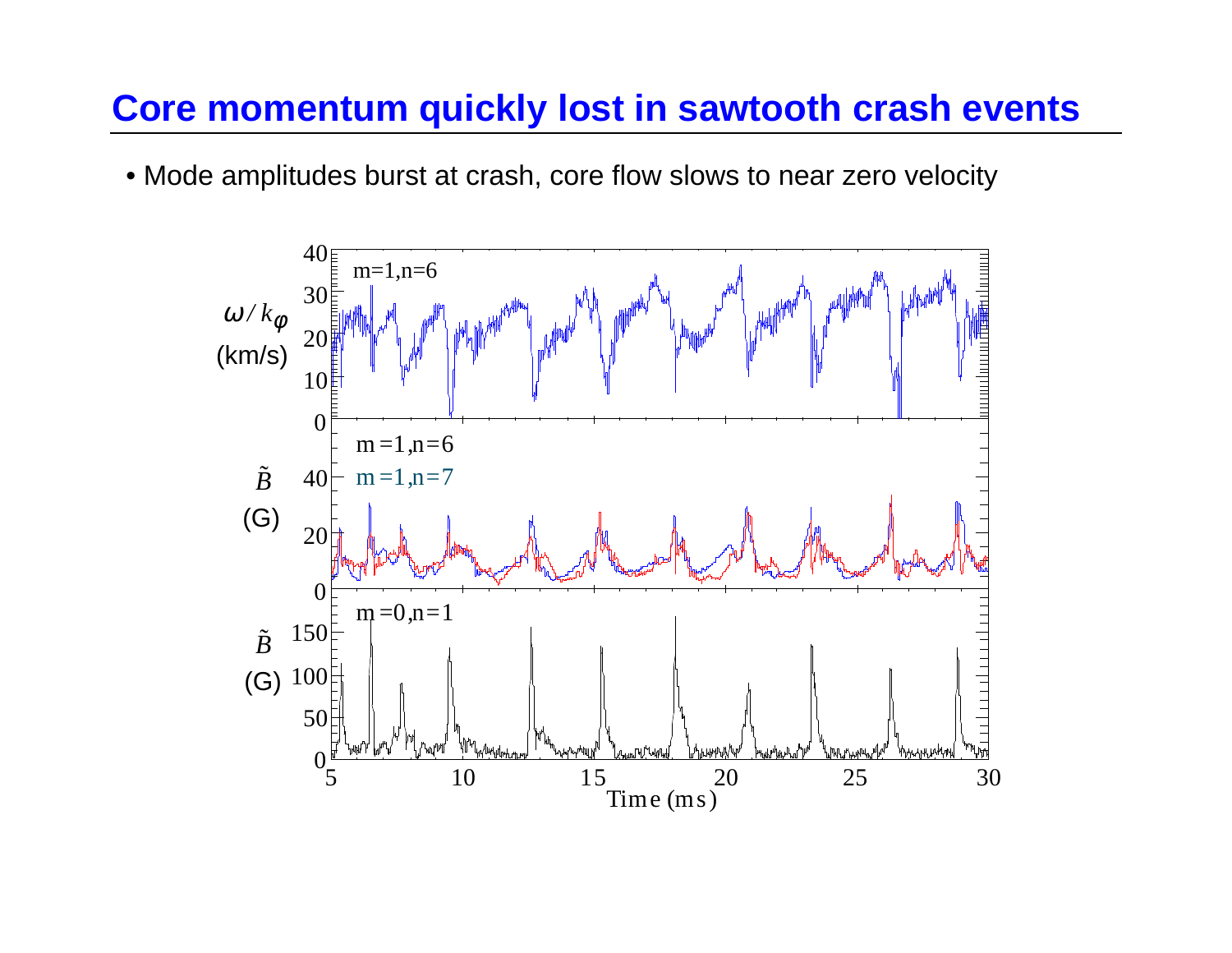## **Core accelerates with bias, evidencing sawtooth crash is really momentum profile flattening.**

• With bias, core modes speed up in the direction of edge flow

![](_page_12_Figure_2.jpeg)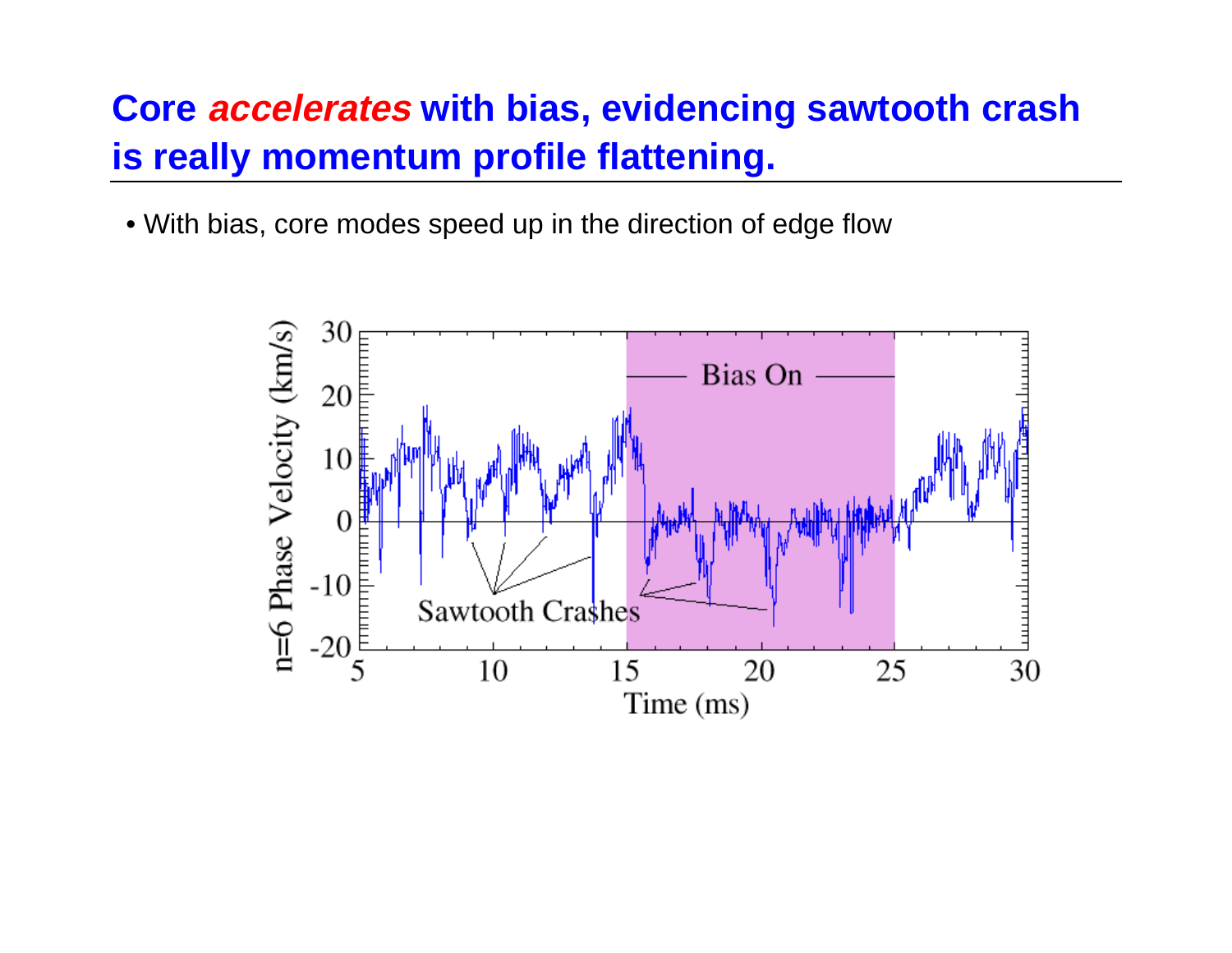### **Fast momentum loss consequence of nonlinear torques.**

• Mode evolution determined by resonant  $J \times B$  torque balanced with viscous torque (i.e., local mode-plasma differential rotation)

$$
I\frac{d\Omega_{\mathbf{k}}}{dt} = \mathbf{R} \times (\tilde{\mathbf{J}}_{\mathbf{k}} \times \tilde{\mathbf{B}}_{\mathbf{k}}) + \mathbf{T}_{v}
$$

- $\bullet$  Linear torque, e.g., field error :  $\tilde{{\bf J}}_{{\bf k}}^{fe} \sim {\bf \tilde{B}}$ ˜ $k \sim \mathbf{p}$ *fe fe*
	- Typically an added external torque on plasma

• Nonlinear torque: 
$$
\tilde{J}_{k}^{nl} \sim \sum_{k'} C_{k,k',k-k'} \tilde{B}_{k'} \tilde{B}_{k-k'}
$$
  
\n
$$
- \langle \tilde{J}_{k}^{nl} \times \tilde{B}_{k} \rangle \sim \sum_{k'} C_{k,k',k-k'} \langle \tilde{B}_{k} \tilde{B}_{k'} \tilde{B}_{k-k'} \sin(\varphi_{k'} - \varphi_{k} + \varphi_{k-k'}) \rangle
$$
\nmagnetic biseetrum

– internal torques, redistribute momentum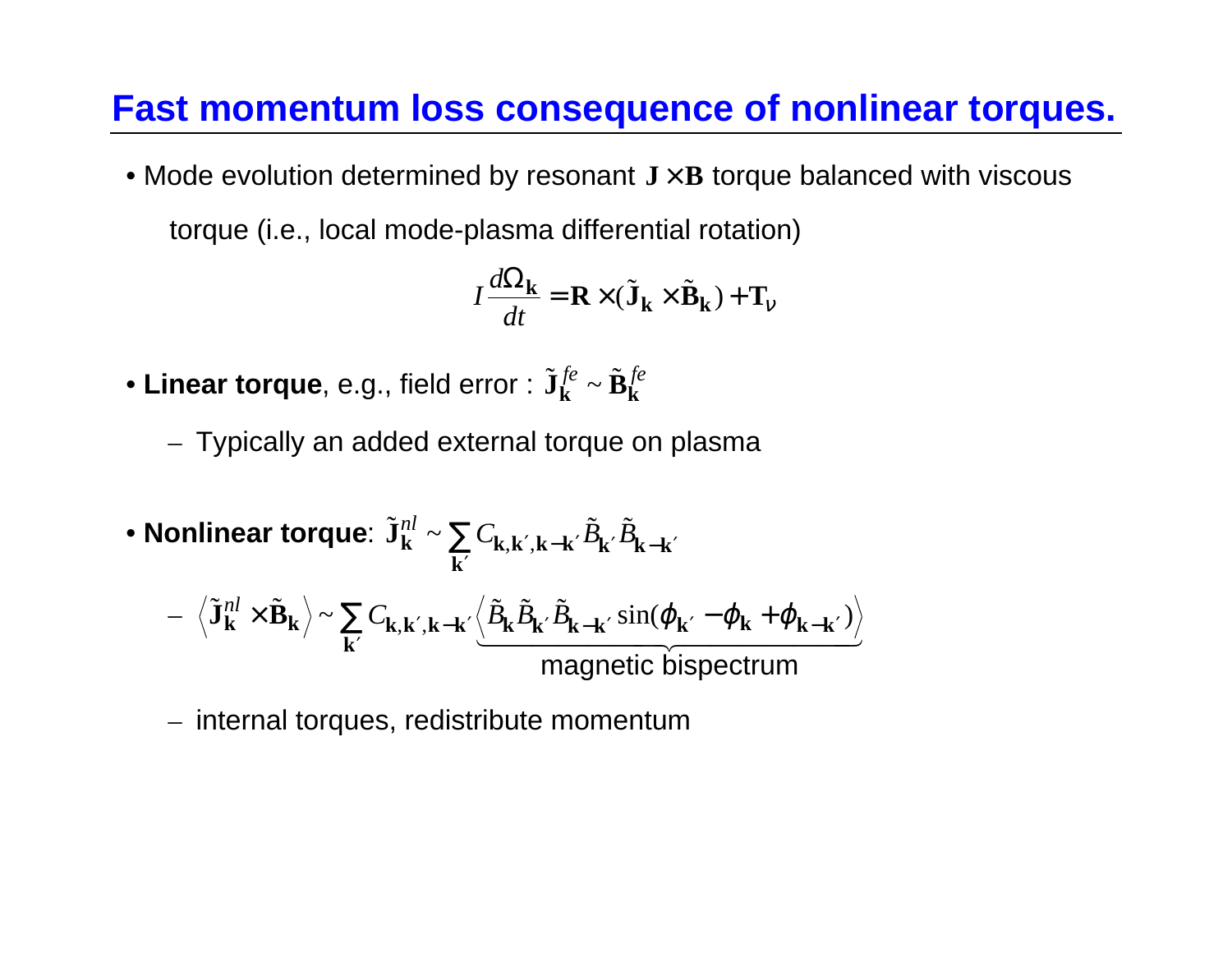### **Nonlinear torques peak at sawtooth crash**.

 $\bullet$  Expected dominant NL torque: two adjacent core modes (m=1,n) and (m=1,n $\pm$ 1) coupled to edge (m=0,n=1) mode

![](_page_14_Figure_2.jpeg)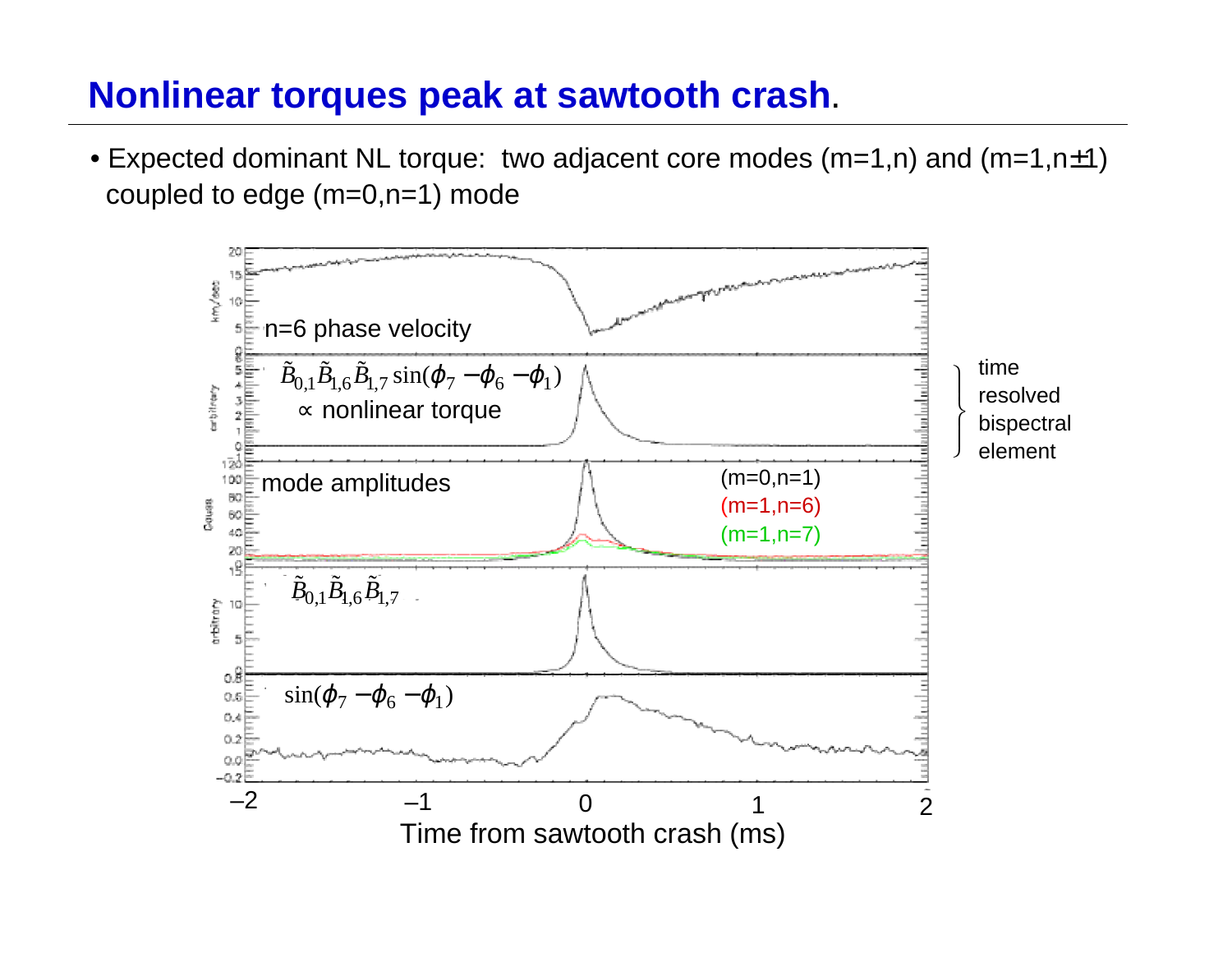### **Removing m=0 resonance eliminates nonlinear torque and momentum profile flattening at crash.**

• Operate with *q(a)>*0 (ULQ) ⇒ no resonant *<sup>m</sup>*=0 ⇒ no nonlinear torque

![](_page_15_Figure_2.jpeg)